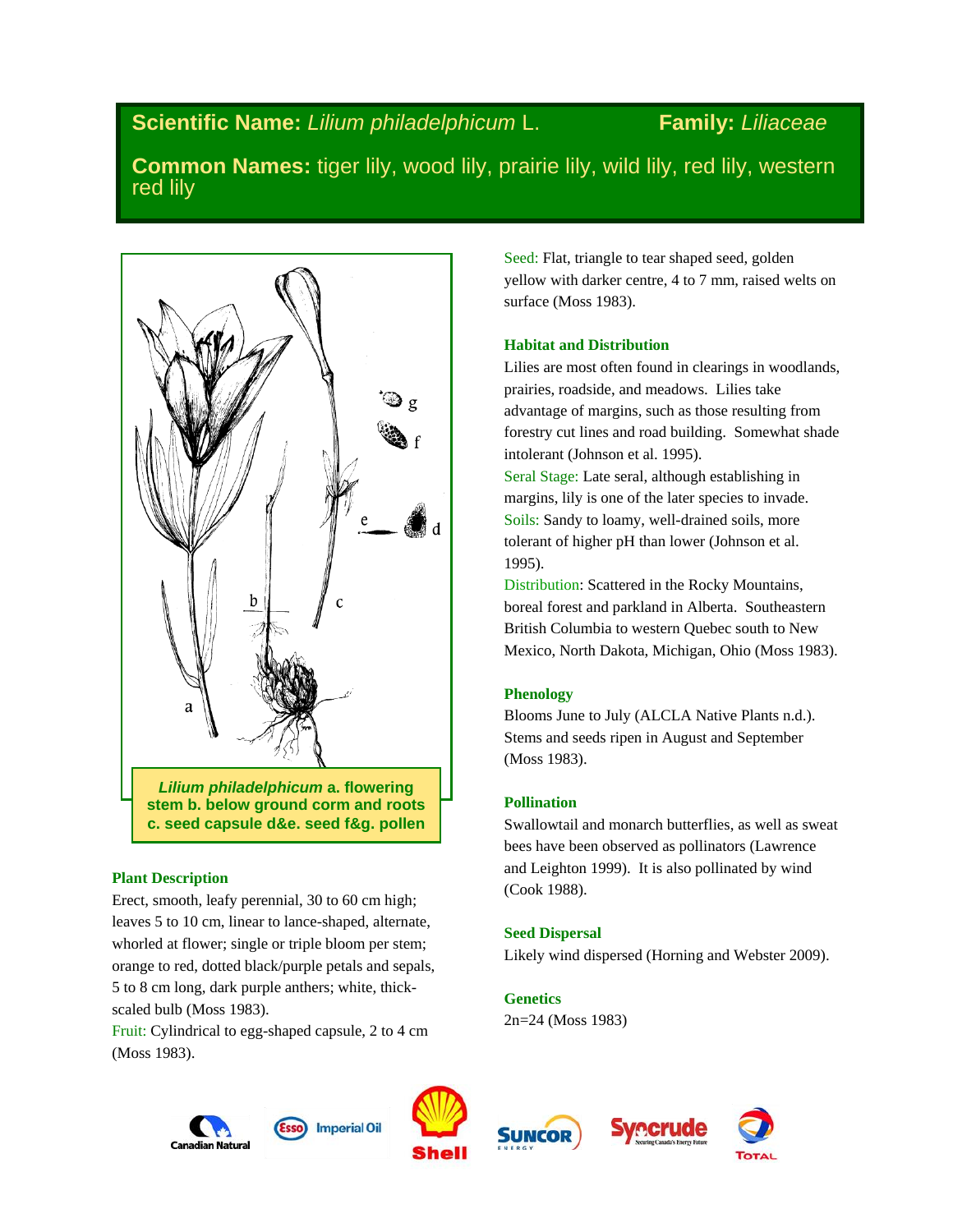## **Symbiosis**

Vesicular-arbuscular mycorrhiza (Currah and Van Dyk 1986).



*Lilium philadelphicum* **is an herbaceous perennial of the boreal forest.**

## **Seed Processing**

Collection: Ripe stems detach easily from bulb. Once the flower is gone the plant is difficult to spot in the field it is suggested that collection sites be scouted out and marked while it is still in bloom. Seed Weight: 0.83 g /1,000 seeds (Royal Botanic Gardens Kew 2008).

Harvest Dates: Late July-early August.

Cleaning: Air-dry fruits at ambient temperature. If capsules are intact, open capsules and empty seeds. Otherwise crush material or remove large chaff and crush remaining material. Sieve to remove seeds

from chaff using appropriate size screens. Small chaff and dust can be removed by winnowing. Storage Behaviour: Orthodox, seeds can be dried, without damage, to low moisture contents. Longevity increases with reductions in both moisture content and temperature (Royal Botanic Gardens Kew 2008).

Storage: Seed should be stored dry. 94 % viability following drying to a moisture content of 15% and freezing for 5 months at -20ºC (Royal Botanical Gardens Kew 2008).

Longevity: Seed viable for at least 2 years.

#### **Propagation**

Germination: 90% germination in 30 days, fresh, 1 or 2 year old seed in north-eastern Alberta. Royal Botanic Gardens Kew (2008) achieved 94% to 100% germinations on a 1% agar media. Pre-treatment: 30 to 60 days cold stratification (2 to 4°C) (Prairie Moon Nursery Inc. 2011). No pre-treatment required (Smreciu et al. 2012). Direct Seeding: Seeds sown directly into reclaimed soils in northeastern Alberta emerged well and matured to become reproductive in a pre-trial plot but have not emerged in other trails (Smreciu et al. 2012).

Seeding Rate: 200 seeds/m² to obtain 2 plants/m². Vegetative Propagation: Using undamaged scales of underground bulb. Dispersed by mice and small rodents when they dig the bulbs for food.

#### **Aboriginal/Food Uses**

Food: Tubers can be eaten fresh or dried (Royer and Dickinson 1996).

Flowers, seeds and bulbs can be eaten raw; bulbs are best boiled in two changes of water. Bulbs can be dried whole or mashed and dried (Northern Bushcraft n.d.).

Medicinal: Crushed leaves used to make a poultice to treat small poisonous spider bite root as part of a compound medicine can treat heart problems; boiled tubers eaten as a soup can treat appendicitis; and a dried tuber placed in a tooth cavity then crushed can relieve toothaches (Royer and Dickinson 1996).







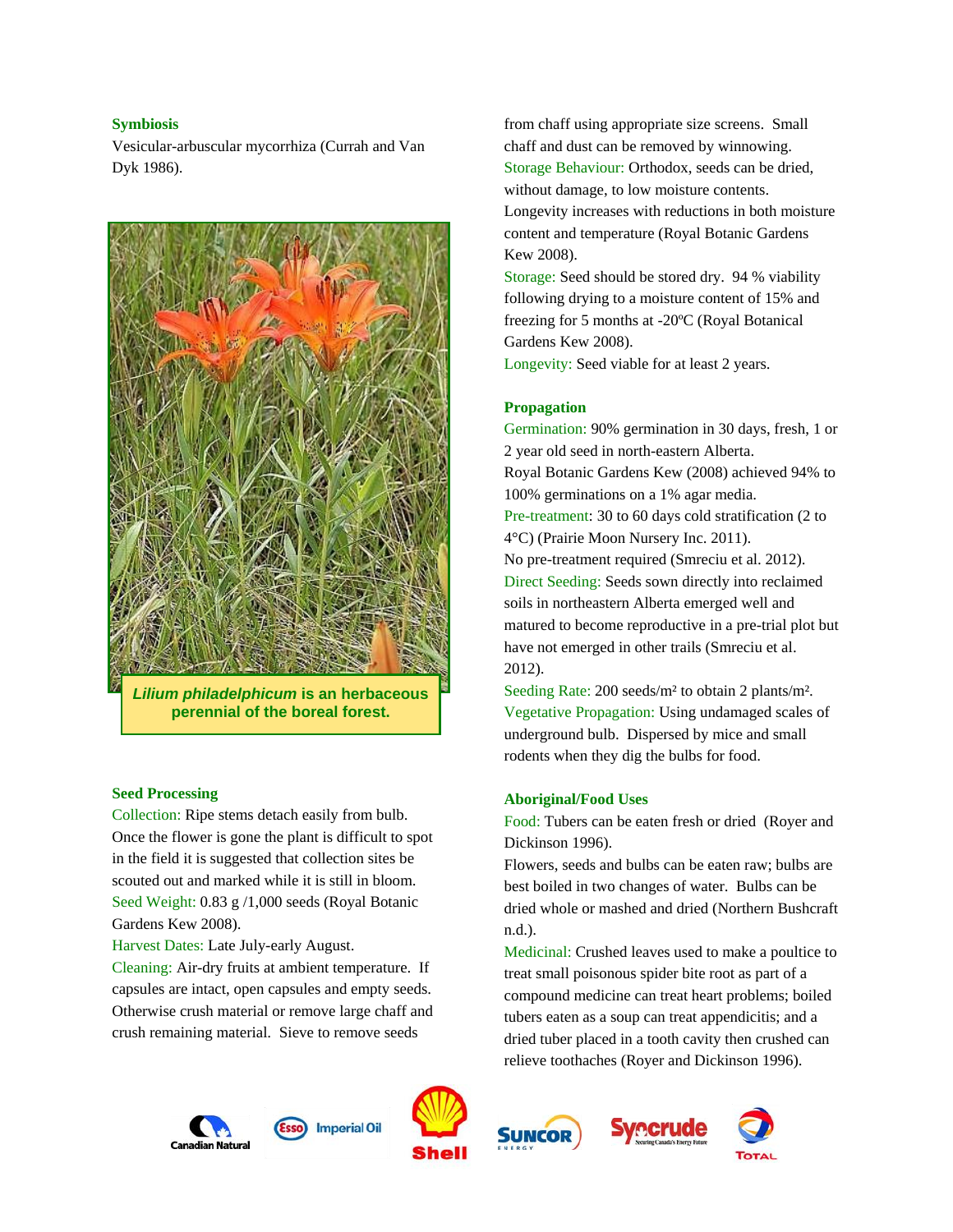## **Wildlife/Forage Usage**

Wildlife: Bulb scales may be eaten by rodents and other small mammals. Grizzly bears also feed on lily bulbs. Utilized by a variety of other wildlife species although of little forage value.

Livestock: Fair forages value (Gerling et al. 1996). Grazing Response: Not able to withstand heavy grazing.



#### **Reclamation Potential**

May establish on margins of wooded areas. Wild Rose Consulting did not see any emergence of seedlings after two growing seasons on oil sands reclamation sites (Smreciu et al. 2012).

#### **Commercial Resources**

Availability: Not widely available but some producers exist in Alberta.





Cultivars: None are known. Uses: Horticultural.

## **Notes**

Tiger lily is listed as 94% intact (less occurrences than expected) in the Alberta oil sands region (Alberta Biodiversity Monitoring Institute 2014). Is a prolific seed producer.

Genetic diversity is maintained by fire, which releases dormant bulbs, lowers competition with other plants and removes cover for small mammals therefore reducing the rate of grazing and the rate of seedling establishment (Lawrence and Leighton 1999).

## **Photo Credits**

Photo 1: Glen Lee, Regina Saskatchewan Photo 2: Wild Rose Consulting, Inc. 2012. Line Diagram: John Maywood, used by permission of Bruce Peel Special Collections, University of Alberta.

## **References**

Alberta Biodiversity Monitoring Institute, 2014. The status of biodiversity in the oil sands region of Alberta. Alberta Biodiversity Monitoring Institute, Edmonton, Alberta. 47 pp. [http://www.abmi.ca/FileDownloadServlet?filename=](http://www.abmi.ca/FileDownloadServlet?filename=The%20Status%20of%20Biodiversity%20in%20the%20Oil%20Sands%20Region%20of%20Alberta_2014_Supplemental%20Report.docx&dir=REPORTS_UPLOAD) [The%20Status%20of%20Biodiversity%20in%20the](http://www.abmi.ca/FileDownloadServlet?filename=The%20Status%20of%20Biodiversity%20in%20the%20Oil%20Sands%20Region%20of%20Alberta_2014_Supplemental%20Report.docx&dir=REPORTS_UPLOAD) [%20Oil%20Sands%20Region%20of%20Alberta\\_201](http://www.abmi.ca/FileDownloadServlet?filename=The%20Status%20of%20Biodiversity%20in%20the%20Oil%20Sands%20Region%20of%20Alberta_2014_Supplemental%20Report.docx&dir=REPORTS_UPLOAD) 4 Supplemental%20Report.docx&dir=REPORTS\_U [PLOAD](http://www.abmi.ca/FileDownloadServlet?filename=The%20Status%20of%20Biodiversity%20in%20the%20Oil%20Sands%20Region%20of%20Alberta_2014_Supplemental%20Report.docx&dir=REPORTS_UPLOAD) [Last accessed June 16, 2014].

ALCLA Native Plants, n.d. *Lilium philadelphicum* Western wood lily. IN: ALCLA Native Plants, Plant Description. <http://www.alclanativeplants.com/section2/main.htm> [Last accessed October 8, 2013].

Cook, C.D.K., 1988. Wind pollination in aquatic angiosperms. Annals of the Missouri Botanical Garden 75(3): 768-777.

Currah, R. and M. Van Dyk, 1985. A survey of some perennial vascular plant species native to Alberta for occurance of mycorrhizal fungi. Canadian Field-Naturalist 100: 330-342.